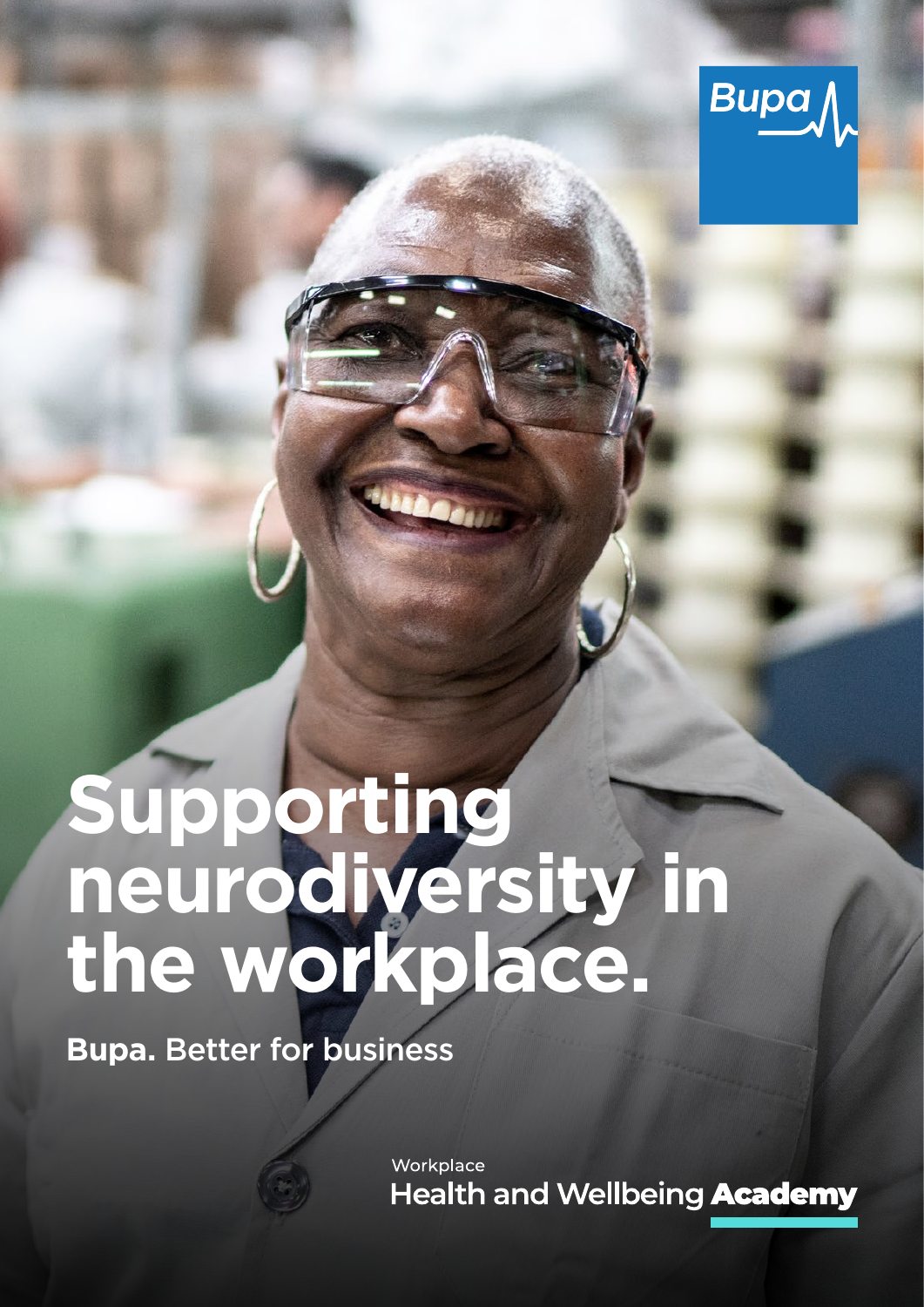## **Helping everyone thrive at work.**

To help every employee perform at their best, it's important to get to know each person and understand how traditional workplaces might afect neurodivergent individuals. In this guide, we'll explain what neurodiversity is and how you can adapt to support everyone at work.



**What is [neurodiversity](#page-2-0)** 

**Values of [neurodiversity](#page-3-0)** 

**Supporting [neurodiversity](#page-4-0)**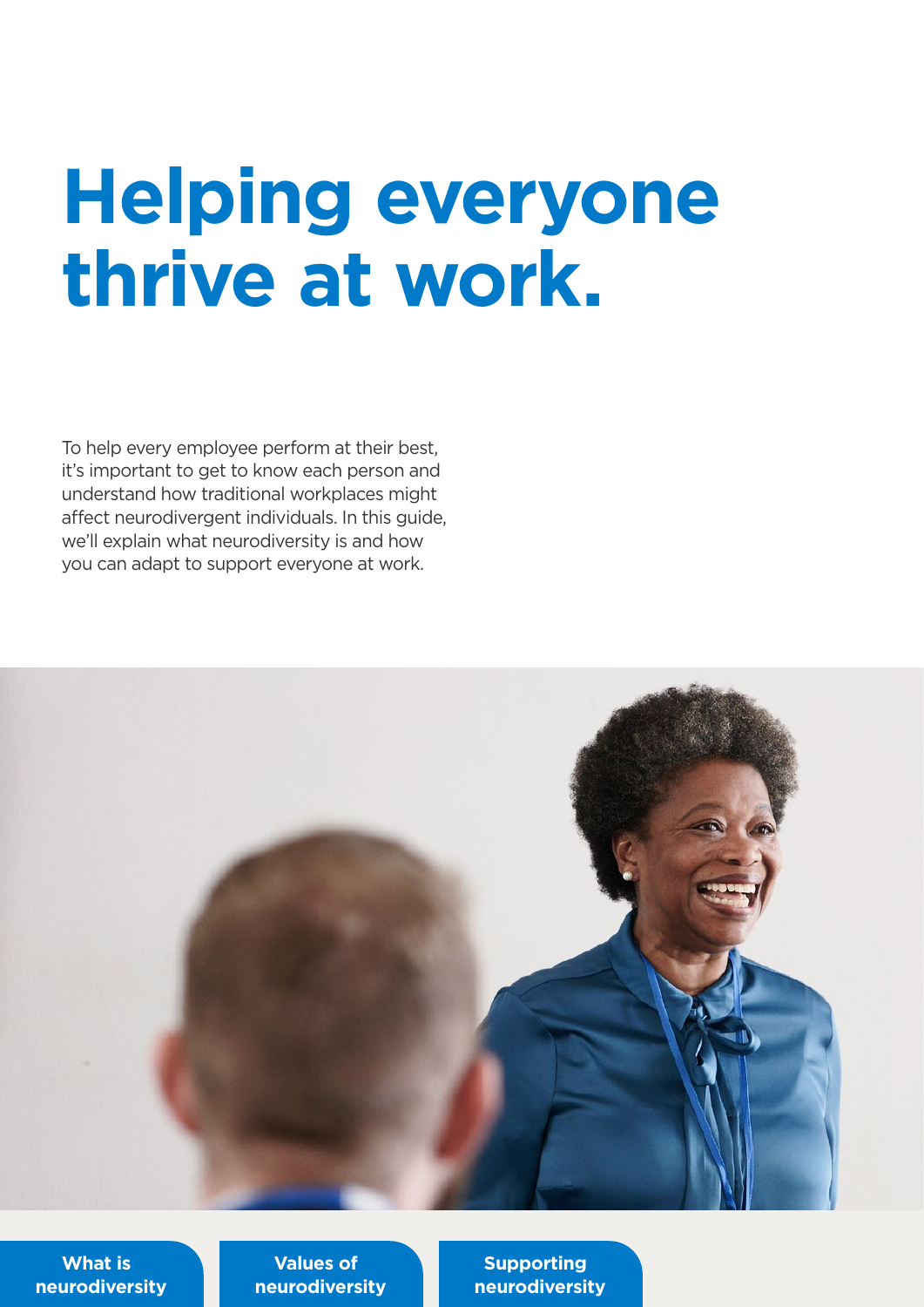<span id="page-2-0"></span>

### **What is neurodiversity?**

The term neurodiversity refers to the way that everyone's brains naturally work diferently from one another. Just as you may be born right-handed, or have green eyes, how your brain works and where you sit on the cognitive spectrum will be unique to you.

Most people are neurotypical or 'not neurodivergent'. This means they think and behave in a way that is similar to most other people. But around one in seven people are neurodivergent. This means they behave, think, process and interpret information in ways that difer to most other people.

Traditional working practises are often designed with a neurotypical society in mind, which can make it difficult for neurodivergent employees to thrive at work.

### **Some examples of neurodivergent ways of thinking and behaving can include:**

- **autism**
- **EXEC** attention deficit hyperactivity disorder (ADHD)
- **dyslexia**
- **dyspraxia**
- **dyscalculia**
- **dysgraphia**
- tic disorders such as Tourette's syndrome

These conditions often exist on a spectrum and can vary in their effects on different people.

What is [neurodiversity](#page-3-0) 

Values of [neurodiversity](#page-3-0) 

Supporting [neurodiversity](#page-4-0)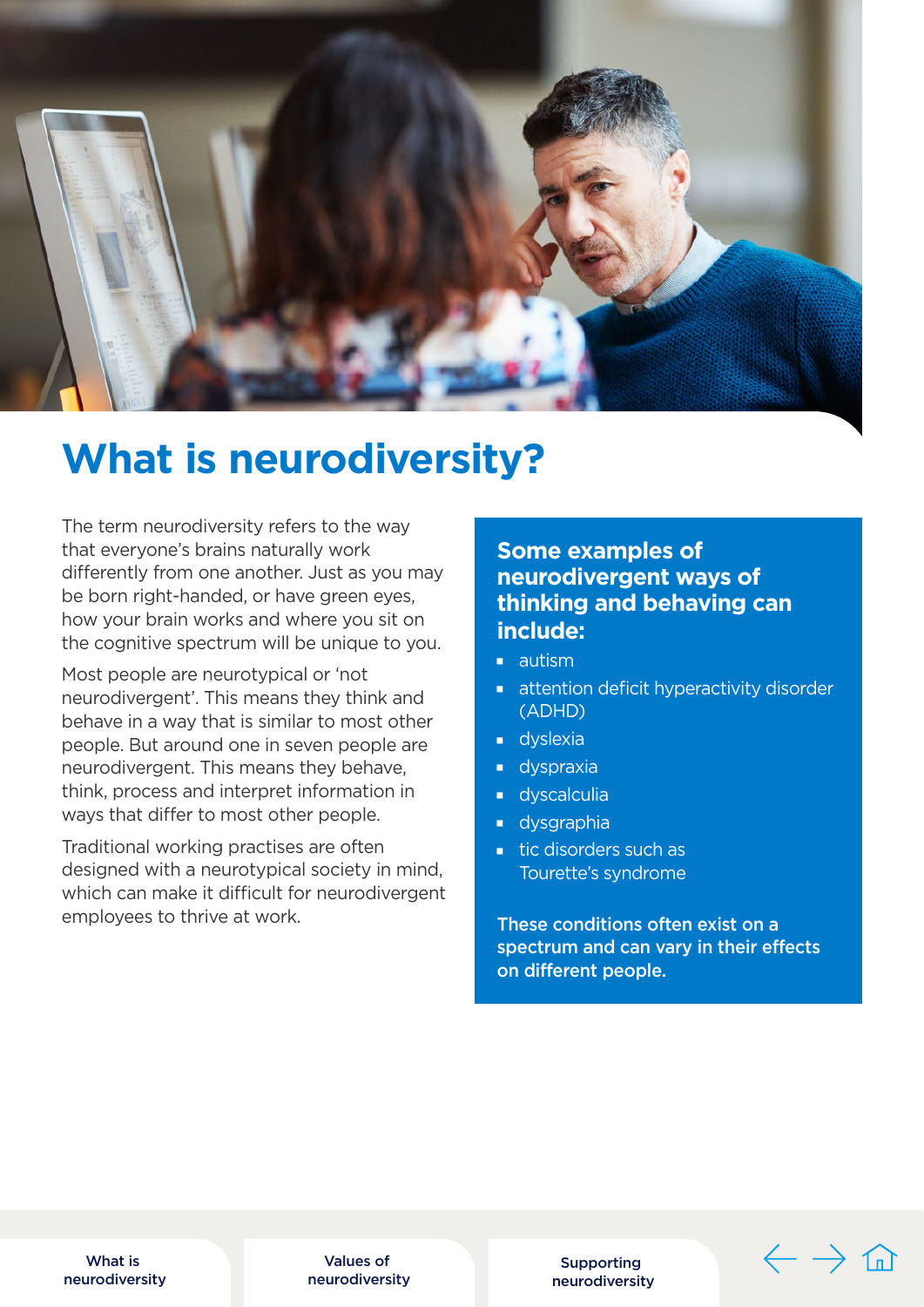<span id="page-3-0"></span>

## **What are the values of neurodiversity in the workplace?**

We all have things we're naturally good at and things we're not so good at. Neurodivergent employees often bring unique skills and talents to their work.

### **For example, depending on the individual, they might be particularly good at:**

- **problem-solving a processing**
- 
- 
- 
- 
- $\Box$  spotting patterns  $\Box$  taking risks and trends
- **Exercise information quickly**
- **a** innovation **data analysis**
- **Example 2** consistency seeing things from a **thinking outside** thinking outside
	- of the box  $\overline{\phantom{a}}$  attention to detail
		-

**Heads up – But there are also some aspects of a traditional working environment that neurodivergent employees might find more challenging or feel uncomfortable about.** 

What is [neurodiversity](#page-2-0) 

Values of [neurodiversity](#page-4-0) 

Supporting [neurodiversity](#page-4-0)   $\sqrt{2}$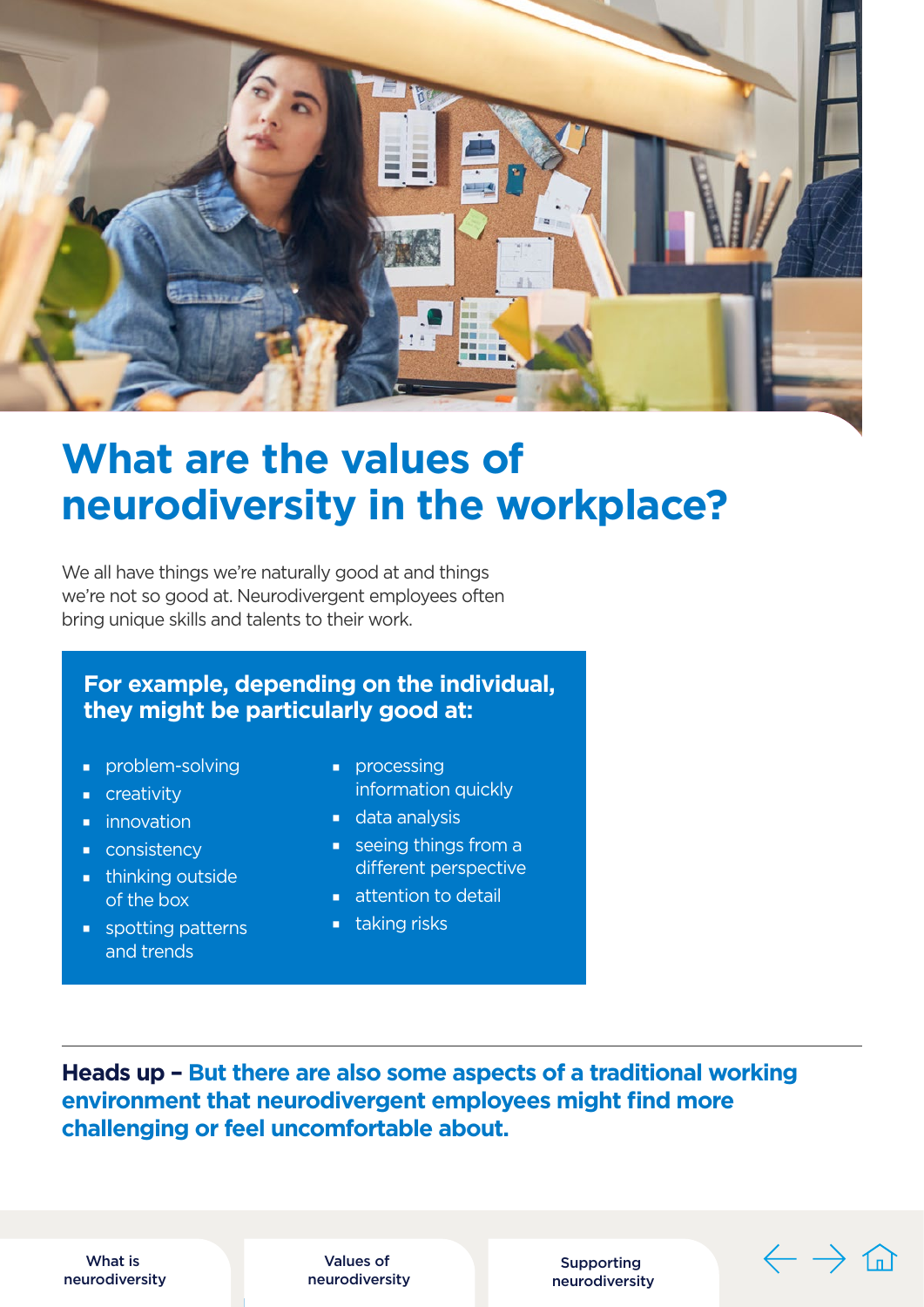<span id="page-4-0"></span>

### **How can you support neurodiversity in the workplace?**

As an employer, you can recognise and nurture the unique skills of neurodivergent employees, whilst also supporting them through any individual challenges they may face at work.

It's important to note that the extent to which someone's neurodivergence affects them can vary. But for some, it may be regarded as a disability under the Equality Act 2010. So, it's your responsibility as an employer to make any reasonable adjustments to support and enable neurodivergent employees at work.

Although each person will be diferent, here are some examples of challenges neurodivergent employees may face at work, and some simple adjustments<br>you can make to support them.

Only one in six autistic people in the UK have a full-time job.



Source: What is autism? National Autistic society. [www.autism.org.uk](http://www.autism.org.uk). accessed 25 November 2020.

What is [neurodiversity](#page-2-0) 

Values of [neurodiversity](#page-3-0) 

Supporting neurodiversity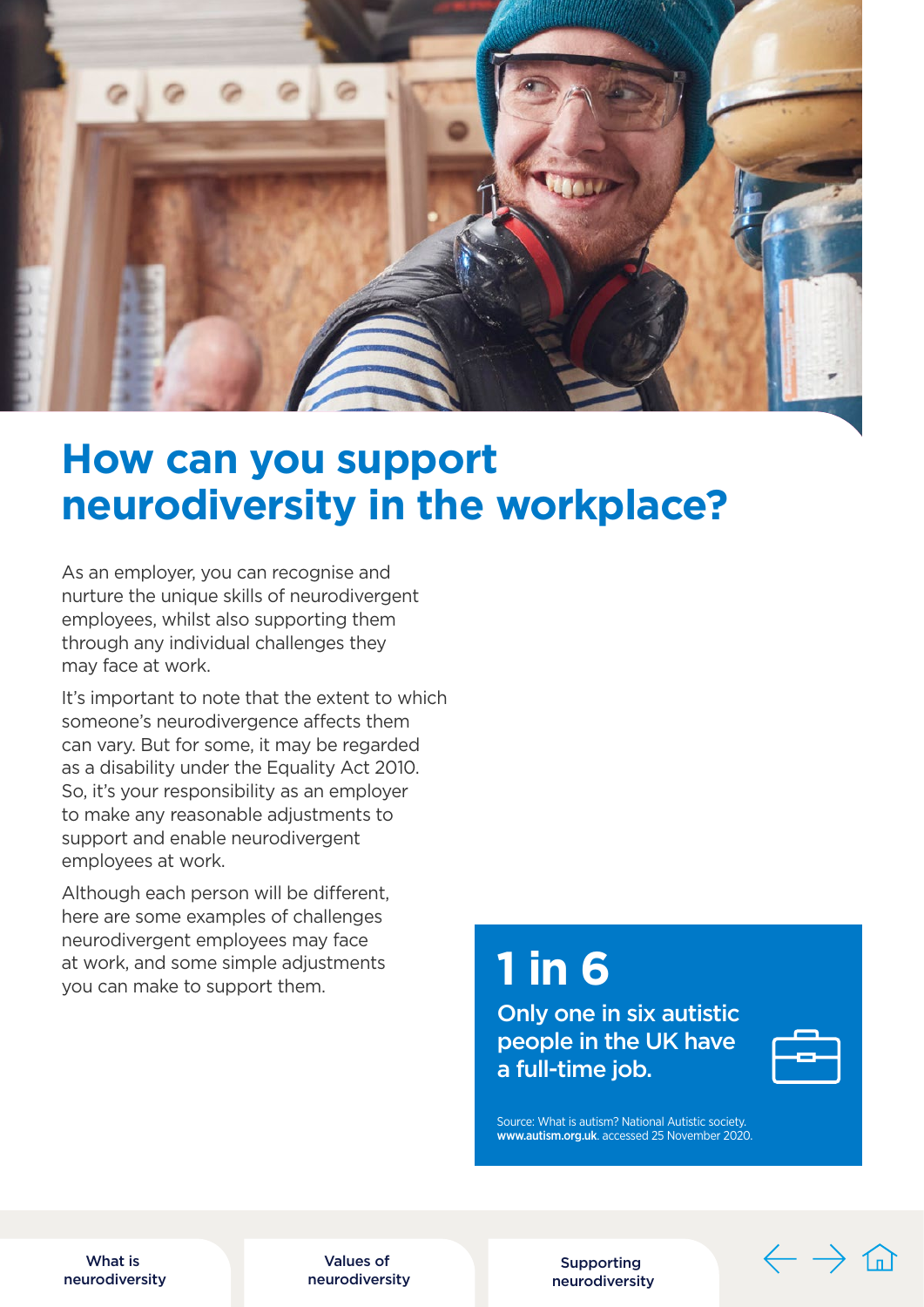### Get to know the individual

Try to learn more about your team member's neurodivergence so that you can best support them. But remember, even though there are some behaviours or characteristics that are common to neurodivergent conditions, it's important not to make any assumptions as these will vary from person-to-person. While one person with ADHD might struggle to concentrate, another might not. Likewise, while one person with autism might be very good with numbers, another might not. Try not to create any stereotypes. Get to know the person and find out how you can best support their unique characteristics, strengths and challenges.

#### Provide supportive technology and equipment

Assistive technology and equipment may help some neurodivergent employees to carry out their role. For example, some people with dyspraxia might experience difficulties with their motor coordination. which can make using office equipment like a keyboard, mouse or printer difficult. Some people with autism have limited speech, while some individuals with dyslexia might struggle with reading and writing. Some things you can invest in that might help neurodivergent employees to feel more comfortable at work include:

- � speech-to-text, text-to-speech or mind-mapping software
- dictation tools
- a digital recorder
- a daily planner
- a screen overlay
- **g** dual-screens

Caroline Harper and Harriet Finlayson, Mental Health Nurses at Bupa advise:

**"A personalised plan of action can help support neurodivergent individuals in the workplace. It's important that this is led by the person themselves, but only if they feel comfortable doing so, as they are the expert on their own needs."** 

### **ADHD**

It's estimated that more than three in 100 adults have ADHD.



Source: Neurodiversity at work. Chartered Institute of Personnel and Development. [www.cipd.co.uk](http://www.cipd.co.uk), published February 2018

**1 in 17** 

At least one in 17 people are thought to be dyspraxic.



Source: Neurodiversity at work. Chartered Institute of Personnel and Development. [www.cipd.co.uk](http://www.cipd.co.uk), published February 2018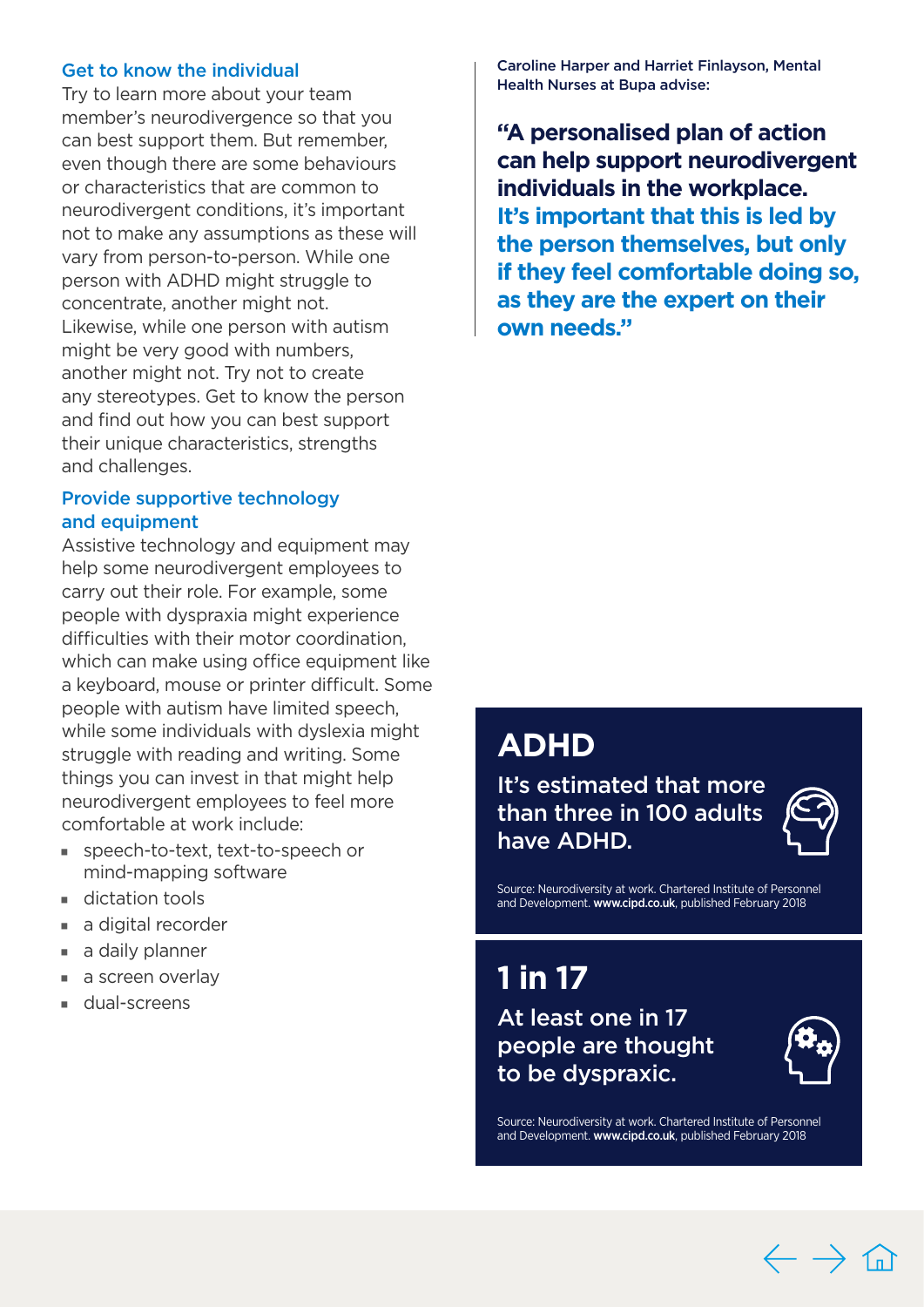#### <span id="page-6-0"></span>Communicate clearly

Some neurodivergent employees may communicate in diferent ways to neurotypical people. For example, people with autism might not find it easy to read facial expressions or interpret your tone of voice and may take what you say literally. They may not understand things like sarcasm or metaphors, or how to filter out less important information. So try to use direct language and say exactly what you mean. Ask specific questions, structure your instructions, avoid using jargon and allow enough time to process what you're saying.

It might also help to make sure you provide communications materials in a range of formats. For example, clearly documenting training materials and instructions in audio and visual formats may work better for someone with dyslexia than traditional written materials.

#### Assign work tasks appropriately

Try to think about the type of work, tasks and routines that will work best for the individual. For example, some people with ADHD may find static or repetitive work challenging. So, they might work best in a diverse role, where they can take regular breaks and work flexible hours. Or if your employee has dyslexia and has trouble with writing or numbers, you could re-assign tasks like spreadsheets and letter writing to other team members. Consider giving them jobs that play to their strengths instead. As with all team members, make sure to monitor workload to stop anyone feeling overloaded, stressed or under pressure at work.

### **700,000**

In the UK, it's estimated that around 700,000 adults and children are autistic.



Source: Left stranded: The impact of coronavirus on autistic people and their families in the UK. National Autistic Society. [www.autism.org](http://www.autism.org), published September 2020

**1 in 10**  people in the UK are thought to be dyslexic.



Source: Neurodiversity in the workplace. ACAS. [www.acas.org.uk](http://www.acas.org.uk), accessed 23 November 2020.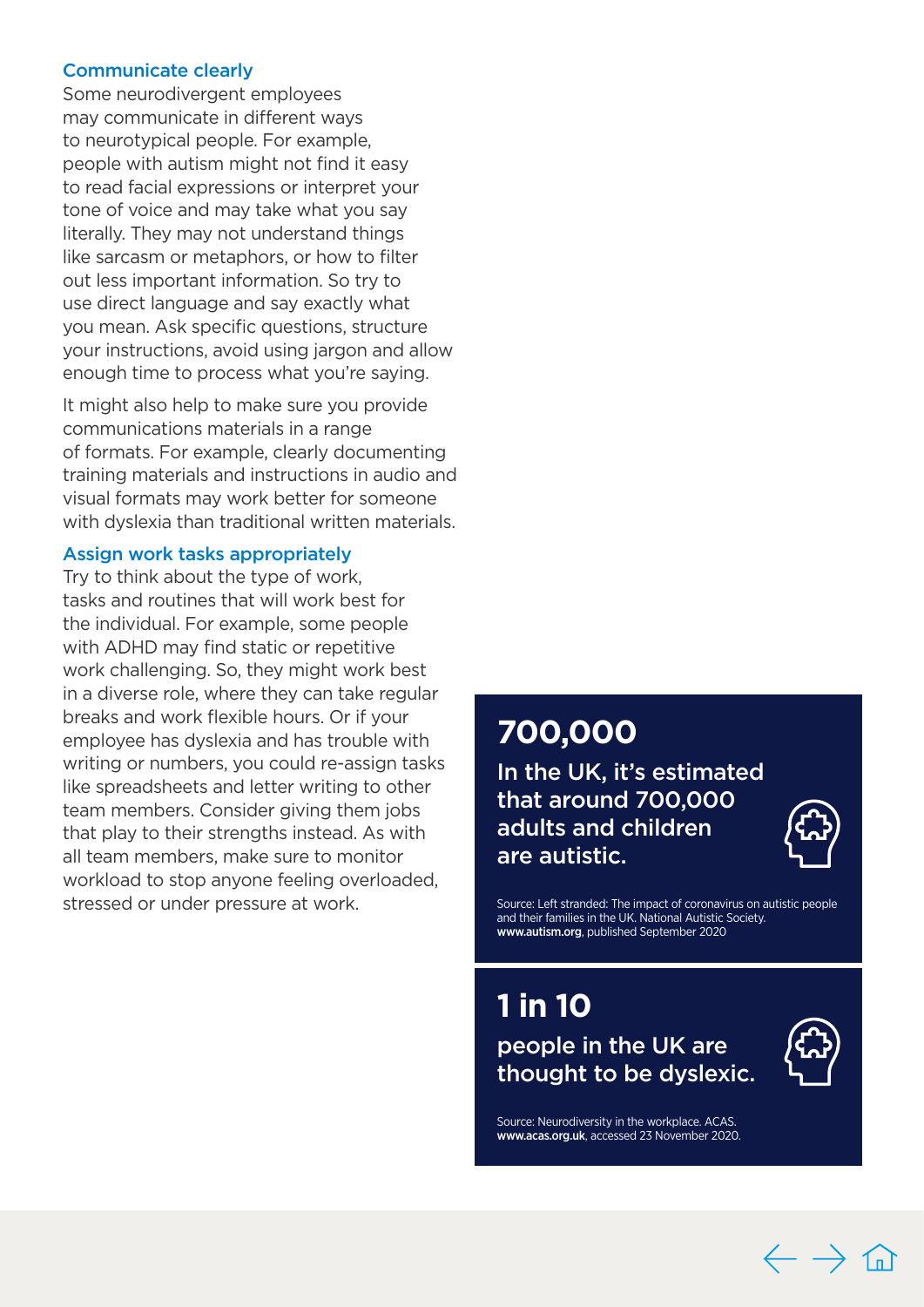### Consider the physical environment

Traditional workspaces are often designed with the needs of a neurotypical society in mind. But bright lighting, lots of noise and interruptions in a busy office may feel overstimulating for some neurodivergent employees. While group work in a loud area may make it harder for some people to focus. If your employee finds this challenging. you could try:

- $\blacksquare$  investing in adjustable lighting or desk lamps
- using partitions and room dividers or providing a larger personal working space
- **providing standing desks**
- **Example including clear instructions next to** office equipment
- **allowing individuals to work from home**
- using pens, sticky notes, whiteboards, lockers and boxes to help with memory and organisation

It might also help to have specific quiet zones in your workplace that are available for all employees to use when they need. This can help to create a supportive space while preventing neurodivergent individuals from feeling singled out.

#### Be understanding and empathetic

It's important to be understanding and approachable so that your staff feel they can come and talk to you and ask for help if they need it. But don't put any pressure on them to open up if they don't want to.

Make sure you arrange regular 1:1s in a confidential space so you can check-in and see how they're doing and whether you need to make any adjustments to their working practices. Review these regularly to make sure they're working. But remember to always ask for the individual's approval before making any adjustments. It may also help to arrange coaching and mentoring for any personal development point they'd like help with, such as time-management or organisation.

If your employee needs support at work, try to remain patient and empathetic towards their feelings, as you would with any other employee. Ensure the rest of your team have an awareness and understanding of neurodiversity to avoid any discrimination. You may wish to let the rest of your team know of their teammate's neurodivergence. But remember, it's up to the individual to make this decision. So, it's important to obtain their permission first before disclosing any information, as they may prefer to keep this private.

**Always get permission from neurodivergent employees before making adjustments to their working practices, or disclosing their condition to anyone else. Ask the individual if and how they may want to share their neurodiversity with others.** 

 $\leftarrow$   $\rightarrow$   $\curvearrowright$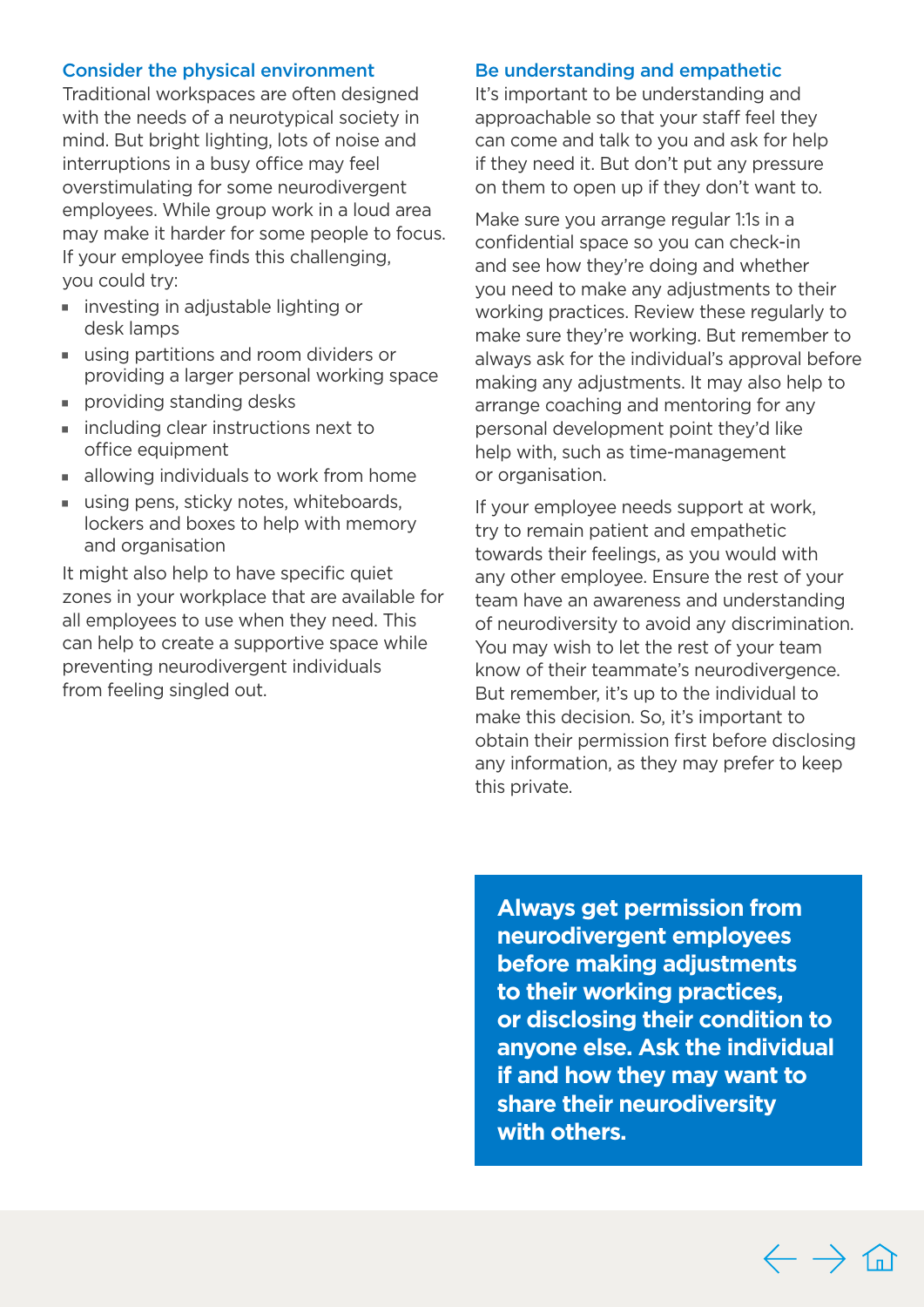### Raise awareness of neurodiversity among your organisation

Raising awareness and encouraging a greater understanding of neurodiversity in your workplace can have benefits for both employees and employers. Creating an inclusive workplace where neurodiversity is celebrated and accepted can help employers to recruit and retain a diverse and talented workforce. It can also help you to understand and support your neurodivergent customers. Talking openly about neurodiversity, and reducing the stigma surrounding it, will help ensure neurodivergent employees are treated fairly. It may also help neurodivergent employees to open up about any challenges they may be facing at work.

If your employee feels comfortable talking about their neurodivergence, they may wish to raise awareness themselves by delivering a coaching session to their colleagues. This might help them to feel supported and understood. But it's vital that the decision to do this is made by the individual themselves. If they don't wish to disclose their condition at work, as a manager, you can continue to raise awareness of neurodiversity whilst maintaining confdentiality. For example, try sharing useful resources and booklets via email or the company intranet.

### Nurture good mental wellbeing

 enough time to attend any appointments. Although neurodiversity and mental health are two diferent things, they can sometimes get mixed up. But mental health problems such as stress and anxiety are common in neurodivergent people. As a manager, try to remain empathetic and understanding of your neurodivergent employees, who are trying their best to navigate a neurotypical world. Make small adjustments to make their working life easier and look out for their mental wellbeing. It might also help to hold 121s more regularly, signpost neurodivergent individuals to your organisation's mental health support services and ensure individuals have

Caroline Harper and Harriet Finlayson, Mental Health Nurses at Bupa explain:

**"As a society we have become more and more aware and informed of neurodiversity which has already helped create positive change for individuals. It's important to continue sharing knowledge of neurodiversity so we can further support individuals and create greater outcomes."** 

 $\leftarrow$   $\rightarrow$   $\curvearrowright$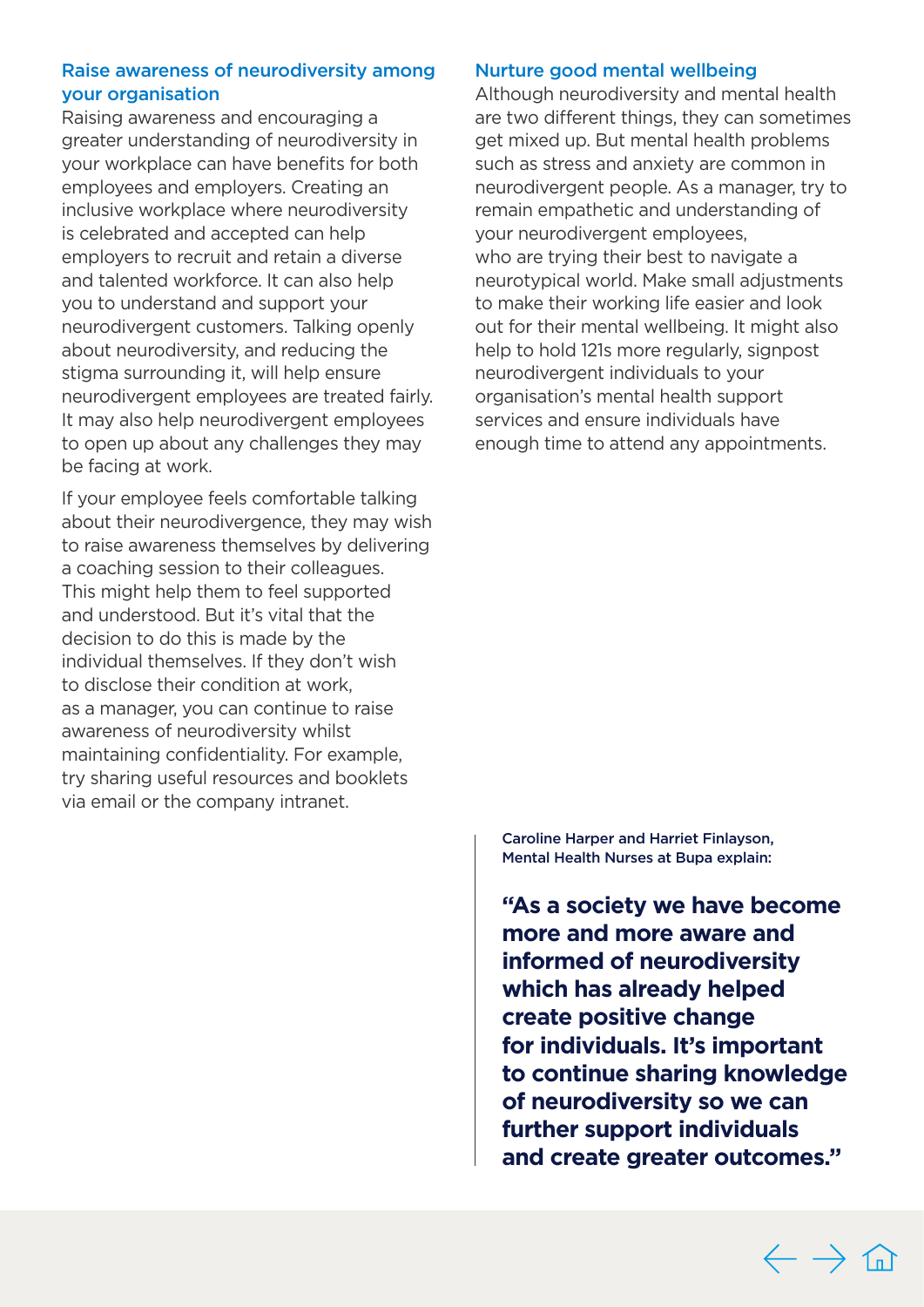### <span id="page-9-0"></span>How has COVID-19 impacted neurodivergent people?

The coronavirus pandemic has affected everyone in diferent ways, but many of the challenges facing neurodivergent employees are the same as neurotypical people. These could include:

- **n** increased feelings of anxiety and worry
- disturbed sleep
- disruptions to work or school
- $\blacksquare$  financial worries
- $\blacksquare$  isolation and loneliness

But there are also some aspects of the pandemic that could afect neurodivergent individuals in particular. For example, some people with autism might not be able to wear a face covering because they can cause sensory overload. They may also take comfort from structure and rituals and so found the disruption to daily routines and frequent changes to government guidelines very distressing.

Remote working during the pandemic has come with diferent advantages and disadvantages for everyone. While some individuals may prefer working from home in a quieter environment, it could also lead to less opportunity to connect and look out for each other's wellbeing. Relying heavily on technology such as computers, video calls virtual meetings or email could also be really difficult for neurodivergent employees. If your team is continuing to work from home, think about the tools, technology and software you can invest in that might support them to work more effectively.

Remember that many support services had to reduce their services during coronavirus, and many struggled with funding. So if your employee accesses support services for their condition, it's possible these might not be available right now. You can look out for your team by learning how to spot the signs of mental ill health, encouraging open conversations and signposting them to mental health support services if they need it.

### **9 out of 10**

**autistic people worried about their mental health during lockdown.** 



Source: Left stranded: The impact of coronavirus on autistic people and their families in the UK. National Autistic Society. [www.autism.org](http://www.autism.org), published September 2020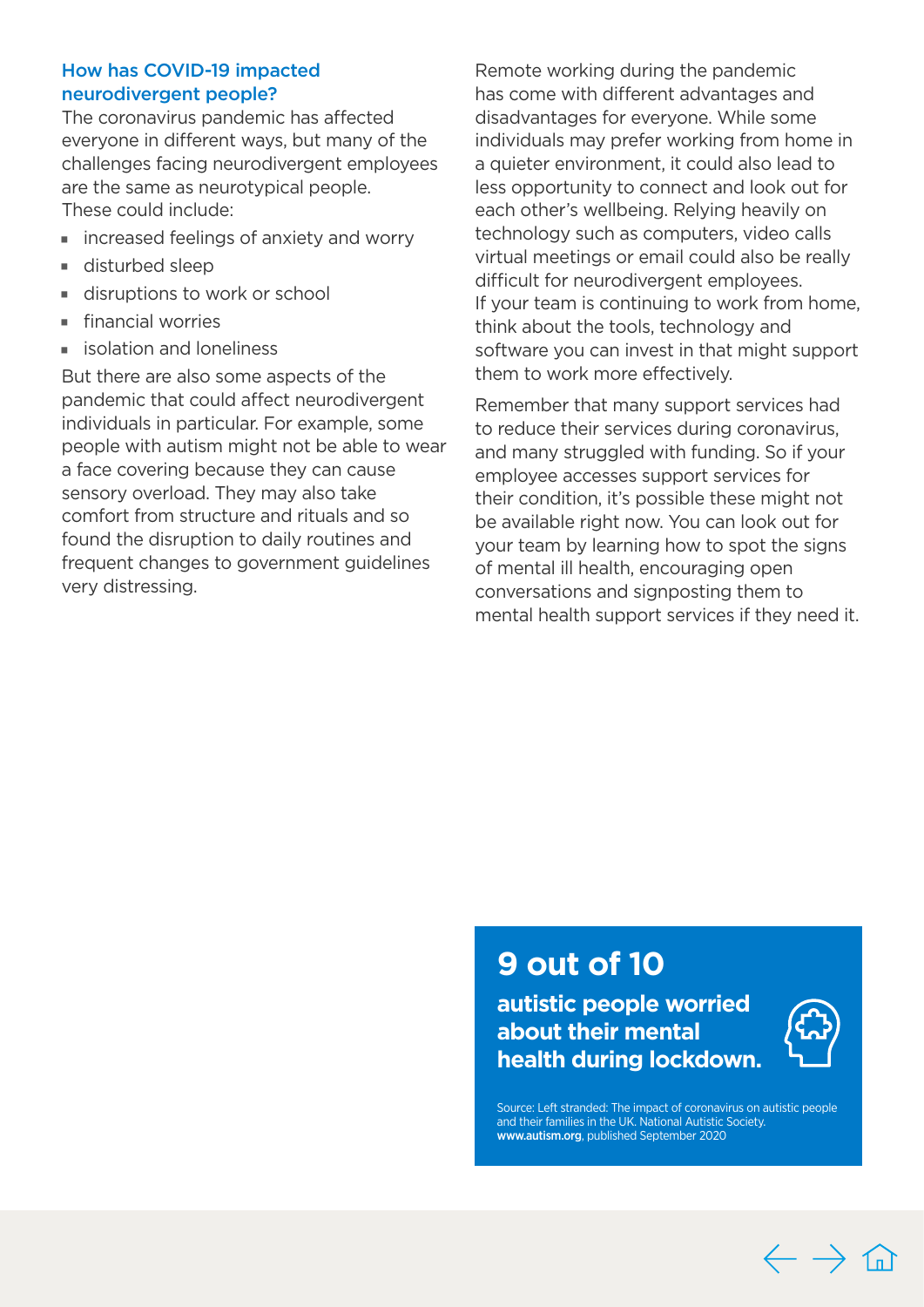## **Resources.**

### Further information:

**[Neurodiversity at work](https://www.cipd.co.uk/Images/neurodiversity-at-work_2018_tcm18-37852.pdf)**. Chartered Institute of Personnel and Development. **[www.cipd.co.uk](http://www.cipd.co.uk)**, published February 2018.

**[Neurodiversity in the workplace](https://archive.acas.org.uk/neurodiversity )**. ACAS. **[www.acas.org.uk](http://www.acas.org.uk)**, accessed 23 November 2020.

This information was published by Bupa's Health Content Team and is based on reputable sources of medical evidence. The information is not intended nor implied to be a substitute for professional medical advice. Nor is it intended to be for medical diagnosis or treatment. Published March 2021.

### Sources

- **Prkplace**. AC<br>Iished by Bunce. The info<br>ice. Nor is it<br>nartered Institut.<br>Nattps://www.cipd.unittps://www.cipd.unittps://www.cipd.unittps://www.cipd.unit<br>splace. ACAS. 1. Neurodiversity at work. Chartered Institute of Personnel and Development. [www.cipd.co.uk](http://www.cipd.co.uk), published February 2018. [https://www.cipd.co.uk/](https://www.cipd.co.uk/Images/neurodiversity-at-work_2018_tcm18-37852.pdf)  [Images/neurodiversity-at-work\\_2018\\_tcm18-37852.](https://www.cipd.co.uk/Images/neurodiversity-at-work_2018_tcm18-37852.pdf) [pdf](https://www.cipd.co.uk/Images/neurodiversity-at-work_2018_tcm18-37852.pdf)
- 2. Neurodiversity in the workplace. ACAS. [www.acas.org.uk,](http://www.acas.org.uk) accessed 23 November 2020. <https://archive.acas.org.uk/neurodiversity>
- 3. What is autism? National Autistic society. [www.autism.org.uk,](http://www.autism.org.uk) accessed 25 November 2020. [https://www.autism.org.uk/advice-and-guidance/](https://www.autism.org.uk/advice-and-guidance/what-is-autism)  [what-is-autism](https://www.autism.org.uk/advice-and-guidance/what-is-autism)
- 4. Dyslexia. British Dyslexia Association. [bdadyslexia.org.uk](http://bdadyslexia.org.uk), accessed 25 November 2020. <https://www.bdadyslexia.org.uk/dyslexia>
- 5. Managers: managing staff with ADHD, autism, Dyslexia, Dyspraxia and other forms of neurodivergence. ACAS. [www.acas.org.uk](http://www.acas.org.uk), accessed 25 November 2020. [https://archive.acas.org.uk/](https://archive.acas.org.uk/index.aspx?articleid=6678)  [index.aspx?articleid=6678](https://archive.acas.org.uk/index.aspx?articleid=6678)
- for a neurodivergent team member. ACAS. 6. Common adjustments that might be appropriate [www.acas.org.uk,](http://www.acas.org.uk) accessed 25 November 2020. [https://archive.acas.org.uk/media/6195/Common](https://archive.acas.org.uk/media/6195/Common-adjustments-that-might-be-appropriate-for-a-neurodivergent-team-member/pdf/Common_adjustments_that_might_be_appropriate_for_a_neurodivergent_team_member.pdf)[adjustments-that-might-be-appropriate-for-a](https://archive.acas.org.uk/media/6195/Common-adjustments-that-might-be-appropriate-for-a-neurodivergent-team-member/pdf/Common_adjustments_that_might_be_appropriate_for_a_neurodivergent_team_member.pdf)[neurodivergent-team-member/pdf/Common\\_](https://archive.acas.org.uk/media/6195/Common-adjustments-that-might-be-appropriate-for-a-neurodivergent-team-member/pdf/Common_adjustments_that_might_be_appropriate_for_a_neurodivergent_team_member.pdf)  adjustments\_that\_might\_be\_appropriate\_for\_a neurodivergent\_team\_member.pdf
- 7. Communication tips. National Autistic Society. [www.autism.org.uk,](http://www.autism.org.uk) accessed 25 November 2020. [https://www.autism.org.uk/advice-and-guidance/](https://www.autism.org.uk/advice-and-guidance/topics/communication/tips)  [topics/communication/tips](https://www.autism.org.uk/advice-and-guidance/topics/communication/tips)
- 8. Left stranded: The impact of coronavirus on autistic people and their families in the UK. National Autistic Society. [www.autism.org](http://www.autism.org), published September 2020. [https://s4.chorus-mk.thirdlight.](https://s4.chorus-mk.thirdlight.com/file/1573224908/63117952292/width=-1/height=-1/format=-1/fit=scale/t=444295/e=never/k=da5c189a/LeftStranded%20Report.pdf)  [com/fle/1573224908/63117952292/width=-1/](https://s4.chorus-mk.thirdlight.com/file/1573224908/63117952292/width=-1/height=-1/format=-1/fit=scale/t=444295/e=never/k=da5c189a/LeftStranded%20Report.pdf) height=-1/format=-1/fit=scale/t=444295/e=never/ [k=da5c189a/LeftStranded%20Report.pdf](https://s4.chorus-mk.thirdlight.com/file/1573224908/63117952292/width=-1/height=-1/format=-1/fit=scale/t=444295/e=never/k=da5c189a/LeftStranded%20Report.pdf)
- Caroline Harper, Mental Health Nurses at Bupa, 9. Personal communication, Harriet Finlayson and 23 December 2020.

 $\leftarrow$   $\rightarrow$   $\hat{a}$